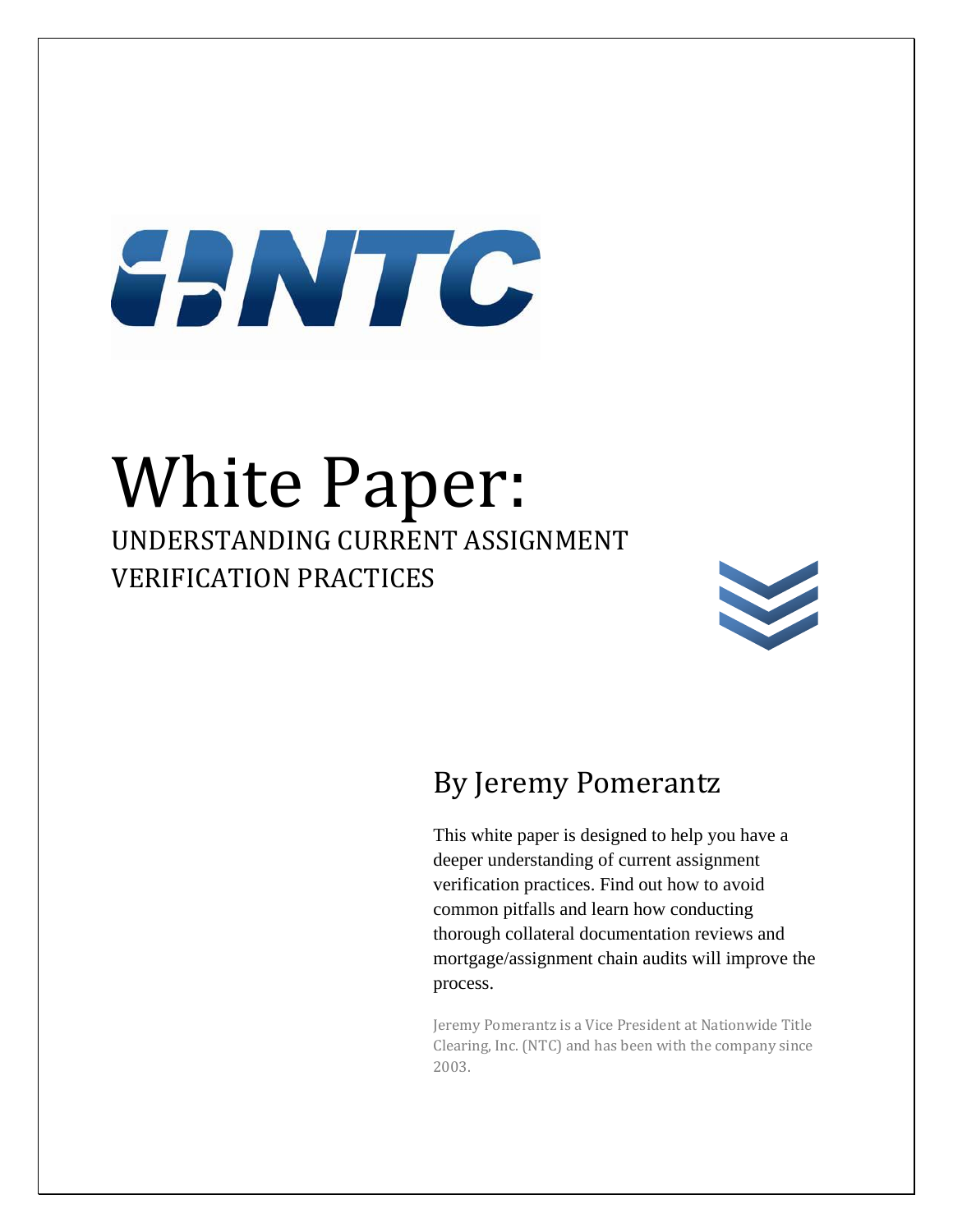UNDERSTANDING CURRENT ASSIGNMENT VERIFICATION PRACTICES By Jeremy Pomerantz

he scrutiny of the completeness of collateral review and valid assignment chains has hit the mortgage industry hard, primarily because the industry went from a securitization process that didn't *require* assignments to be recorded to a heavily scrutinized process requiring complete chains to be recorded at the county. This has made compliance extremely difficult for many lenders and others, especially because the industry went for so many years without this level of scrutiny. As a result, most lenders-servicers have actually inherited these problems rather than caused them directly Ti

> The result is a new industry-wide focus on *assignment verification* as part of the mortgage assignment process*.* This verification is accomplished by conducting a thorough collateral documentation review and mortgage/assignment chain audit in order to verify and execute mortgage assignments.

> The problem is that many mortgage servicers do not have the

"Omitting assignment verification prior to preparing assignments in today's marketplace will open the door to a multitude of risks."

resources or procedures in place to ensure that this assignment verification and extensive review is conducted. Additionally, there are practices and procedures that are potentially very detrimental that must be explored and avoided.

As difficult as it may be to establish the process initially, omitting assignment verification prior to preparing assignments in today's marketplace will open the door to a multitude of risks.

This white paper will highlight the trouble spots to help you avoid common pitfalls and suggest practices to improve this process so that you can protect your company from risk.

#### *What is Assignment Verification?*

When faced with a task to assign a loan or group of loans, you need to ensure that your assignments are completely accurate

2100 Alt 19 North, Palm Harbor, FL 34683 | (727) 771-4000 | www.nwtc.com ©2014 Nationwide Title Clearing, Inc. All rights reserved.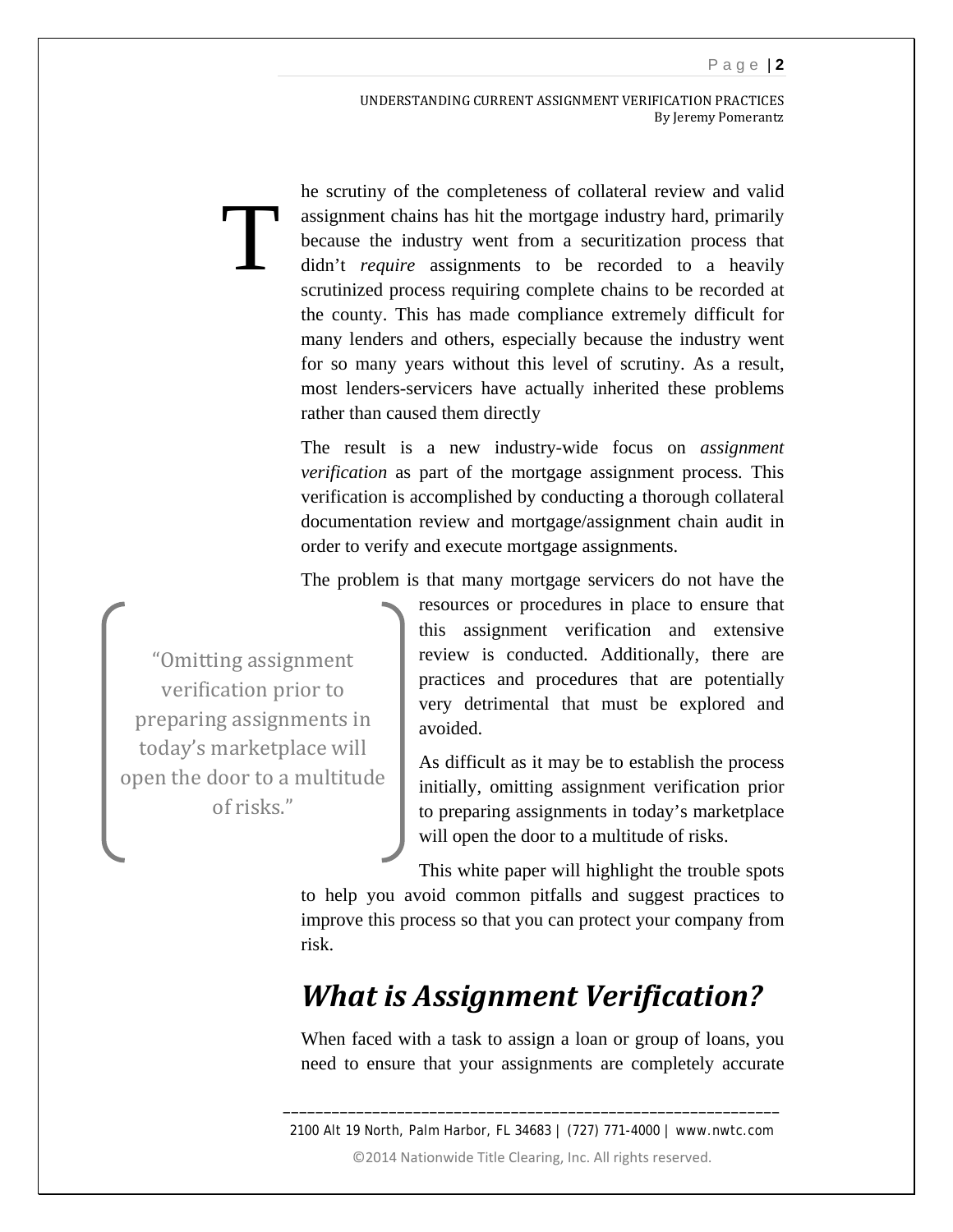with no prior break in the assignment chain. It is now a best practice to verify the source information used to prepare new assignments and to document the steps you took and controls in place to ensure accuracy.

Assignment verification is accomplished by conducting a thorough collateral documentation review and mortgage/assignment chain audit prior to preparing a new assignment. The principle is simple; if you base assignments on inaccurate information you will have erroneous assignments.

Of course, not all loans need this process. Self-originated and MERS Originated Mortgage (MOM) loans will generally have no prior assignment chains and need little verification. However, if your portfolio includes complicated acquisitions or securitizations it is very likely that there are deeper issues in your loan files that you need to uncover and resolve before assignment processing can occur. As a note, this process should be completed long before a loan goes into default if at all possible.

There is no magic wand that will make your loan files and assignment chains automatically 100% accurate. It takes a physical review of the recorded documents, detailed land records research and industry experience to locate deficiencies

> so they can be legally mitigated and the loan assigned.

"Your assignment is only as accurate as the information used to prepare it."

Your assignment is only as accurate as the information used to prepare it. So the obvious question is, how reliable is my source documentation and what do I do about it? The answer is you have to implement a reliable

procedure to conduct the collateral documentation review and mortgage/assignment chain audit on your source documentation prior to assignment preparation. You may also benefit by obtaining a partner to consult and review your process and source documentation for any other hidden risks.

2100 Alt 19 North, Palm Harbor, FL 34683 | (727) 771-4000 | www.nwtc.com ©2014 Nationwide Title Clearing, Inc. All rights reserved.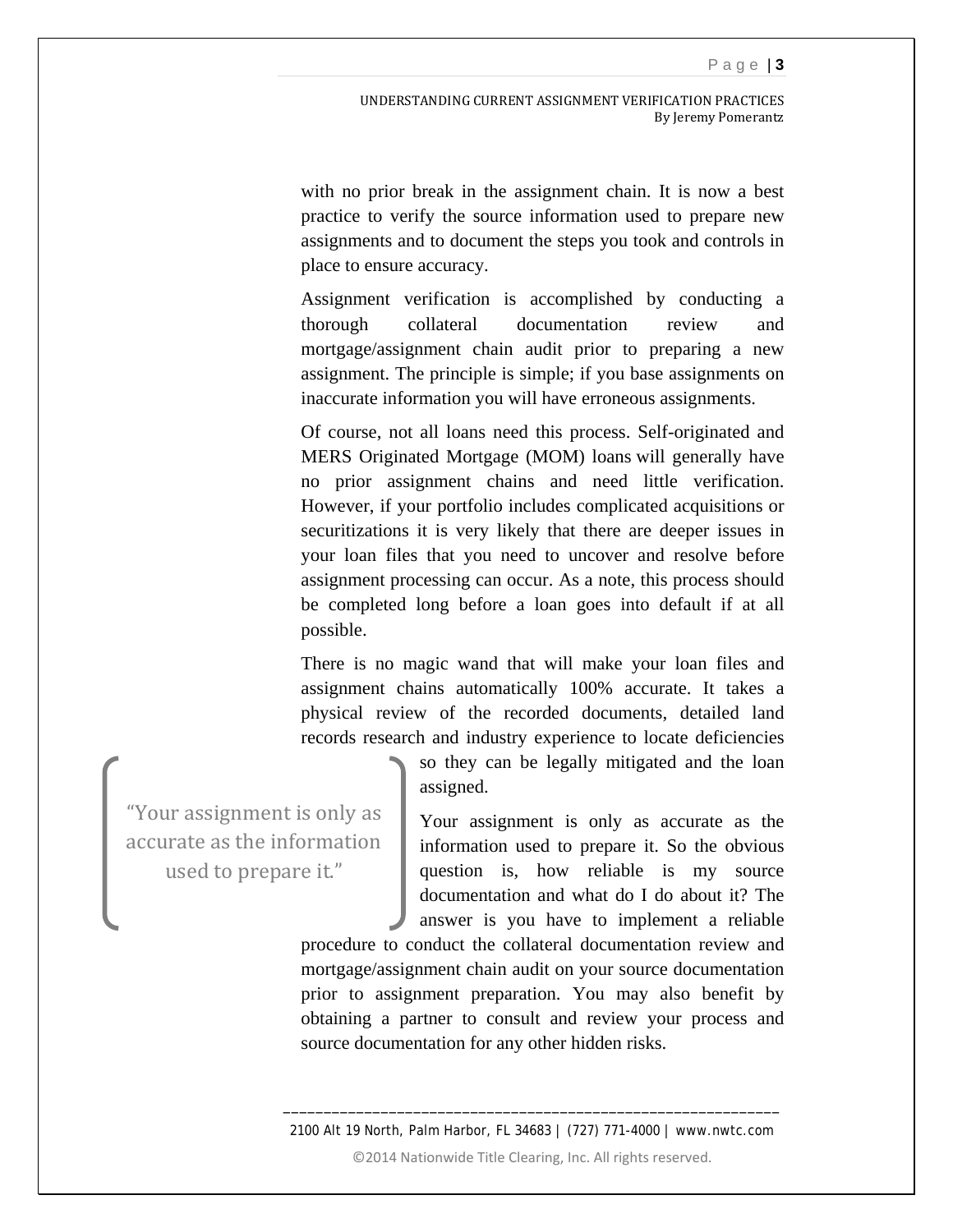Conducting a collateral documentation review and mortgage/ assignment chain audit as part of your assignment process mitigates these risks:

- Exposure to costly statutory penalties for late lien releases
- Added litigation by borrowers
- Delays and litigation in the foreclosure process
- Repurchasing loans from investors or buyers
- **Threatened lien position**
- Exposure from clouded title

If most mortgage servicers attempted to adequately review 100% of the loans in their portfolios, the cost would be prohibitive. You may be asking yourself when is the best time to conduct a mortgage and assignment chain audit or collateral documentation review, or how to implement ongoing procedures to ensure that you remain in compliance to new servicing standards. We can help you answer these questions.

#### *What Should a Review Entail?*

Resolving assignment chain issues for seasoned and complicated portfolios is similar to taking the pieces of a grenade that exploded and putting it back together again.

Your review should examine all three of these sources to conduct an accurate mortgage and assignment chain audit:

- Collateral File
- Imaging systems
- Actual land records

"Resolving assignment chain issues for complicated portfolios is similar to taking the pieces of a grenade that exploded and putting it back together again."

It takes an expert to unearth all the facts to determine the complete and accurate assignment chain. Relying on only one source of information would be looking at only one piece of the puzzle and is likely to lead you in the wrong direction a percentage of the time.

Keep in mind, just because a loan is supposed to be in MERS doesn't always mean it is. We've

2100 Alt 19 North, Palm Harbor, FL 34683 | (727) 771-4000 | www.nwtc.com ©2014 Nationwide Title Clearing, Inc. All rights reserved.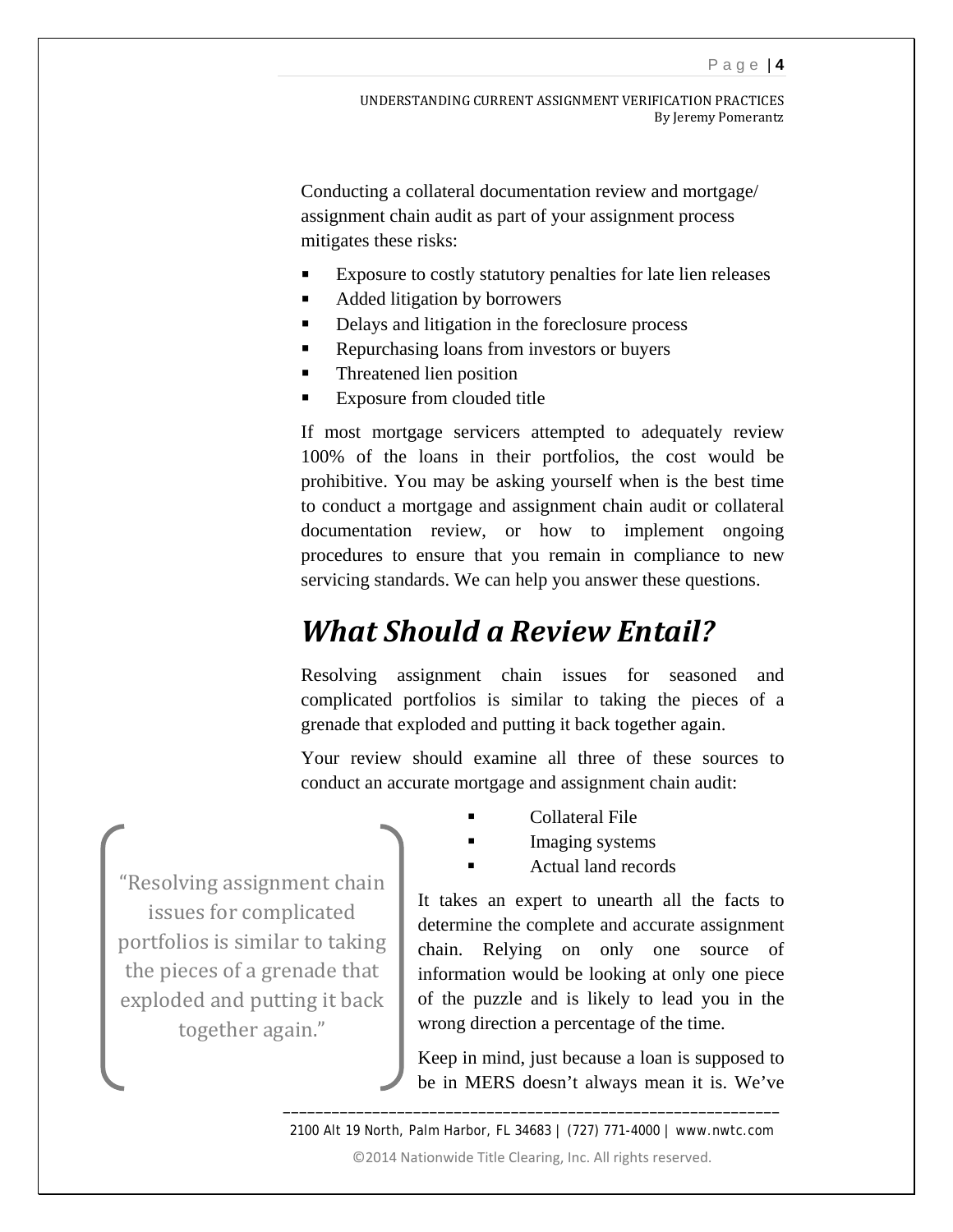UNDERSTANDING CURRENT ASSIGNMENT VERIFICATION PRACTICES By Jeremy Pomerantz

found many examples of loans never having been assigned to MERS on land record, as well as loans that have been assigned multiple times out of MERS by prior investors/servicers, I would assume due to a poor review and preparation process as detailed above.

The purpose of the review is to ensure that you have controls in place and supporting documentation to verify that each assignment is prepared accurately and legally. Reviews based on all three parts (collateral files, imaging systems and on property reports gathered from actual land records), ensures the highest level of accuracy.

#### *Where to Start*

When considering a large undertaking such as this, where to start is an important question. Identify any complicated acquisitions or securitizations as trouble spots in your portfolio and make them priority number one. Due to the likelihood that these files will be problematic, they should be the first ones on

"Complicated acquisitions or securitizations should be clearly identified as trouble spots in your portfolio."

the list to get a full mortgage and assignment chain audit and the most attention. Here are three tips on where to start implementing a review step in your assignment process.

**1. Timing is important.** Set up a process to conduct the review on loans only as they go through specific life-of-loan events. Here are a few events that are particularly important:

- **Securitization**
- Portfolio Transfer
- Modification request
- 60 or more days in default
- Prior to first legal action
- Payoff request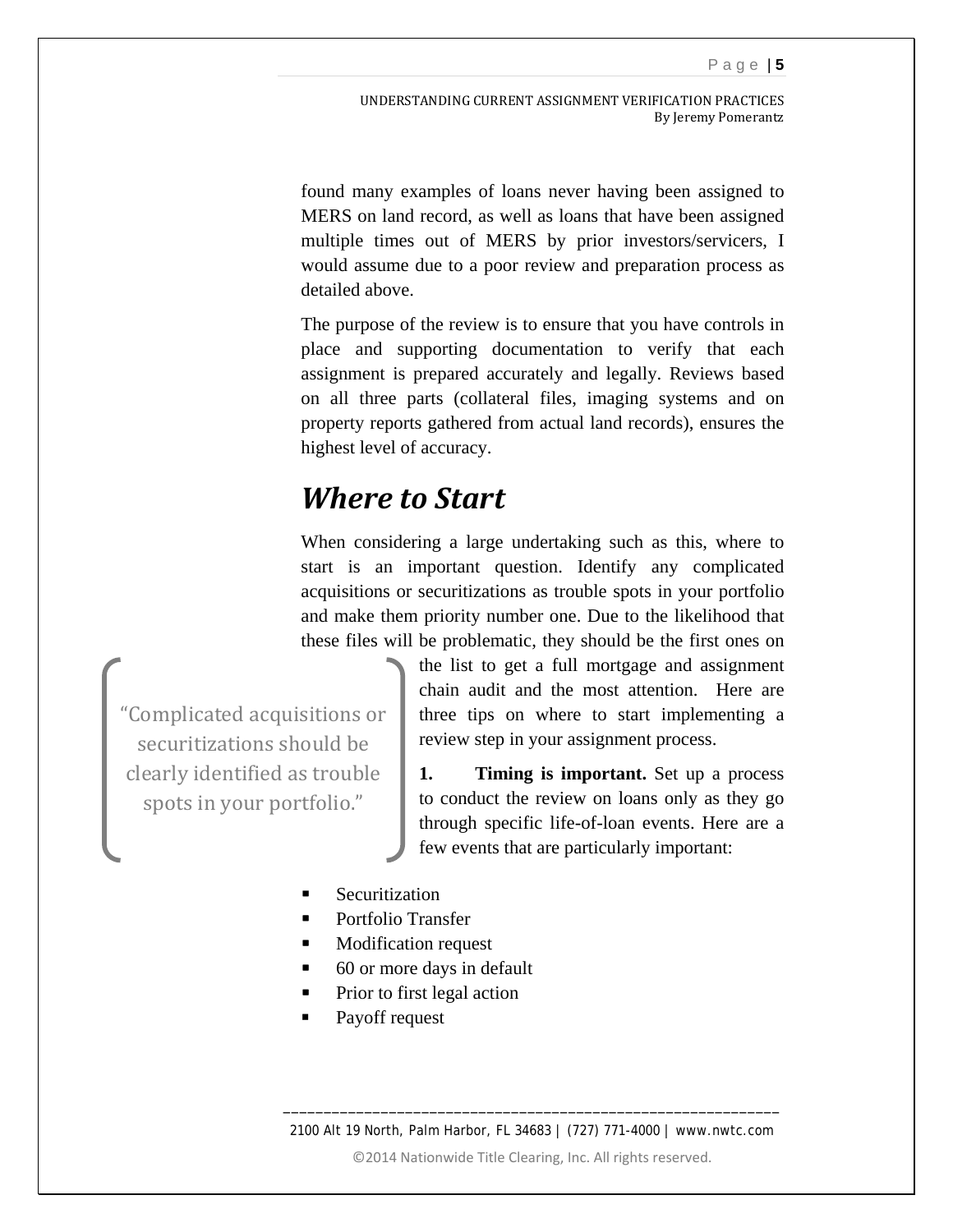UNDERSTANDING CURRENT ASSIGNMENT VERIFICATION PRACTICES By Jeremy Pomerantz

This way you can be sure that the review is thoroughly conducted during key events to reduce your exposure and liability. Additionally, if you conduct the review at any of these times and you do uncover a collateral documentation problem, you will have adequate time to resolve it.

**2. Conduct Portfolio Specific Reviews.** You can save substantial research costs if you are able to identify and easily confirm clean portfolios composed of self-originated loans and MERS Originated Mortgage (MOM loans). Self-originated and MOM loans will generally have no prior assignment chains, so land records research is typically unnecessary. Identifying the problematic groups of loans in your portfolio is very important.

"If you are buying or selling a portfolio this is an opportune time to have the portfolio thoroughly examined."

Seasoned and complicated acquisitions or securitizations should be clearly identified as trouble spots in your portfolio. These should be the first ones on your list to get a full review and require the most attention.

**3. Review When Buying or Selling Portfolios.** If you are buying or selling a loan portfolio, this is an opportune time to have the portfolio thoroughly examined. Taking this step

will help you prepare loans for future sales and to present loan packages to potential buyers and prevent future buy-backs. If you are purchasing a portfolio, you can have the files reviewed in advance to avoid purchasing files with hidden risks.

#### *Review Practices to Avoid*

**Misleading Collateral Files.** Relying solely on the contents of what was in a collateral file can be misleading. As an example, collateral files commonly have old unrecorded fully executed original assignments in the file that can appear to resolve a missing assignment issue. However, if you blindly recorded this document, you might actually cloud the title by complicating an assignment chain or recording an erroneous assignment without realizing it. You should first verify what assignments were

2100 Alt 19 North, Palm Harbor, FL 34683 | (727) 771-4000 | www.nwtc.com ©2014 Nationwide Title Clearing, Inc. All rights reserved.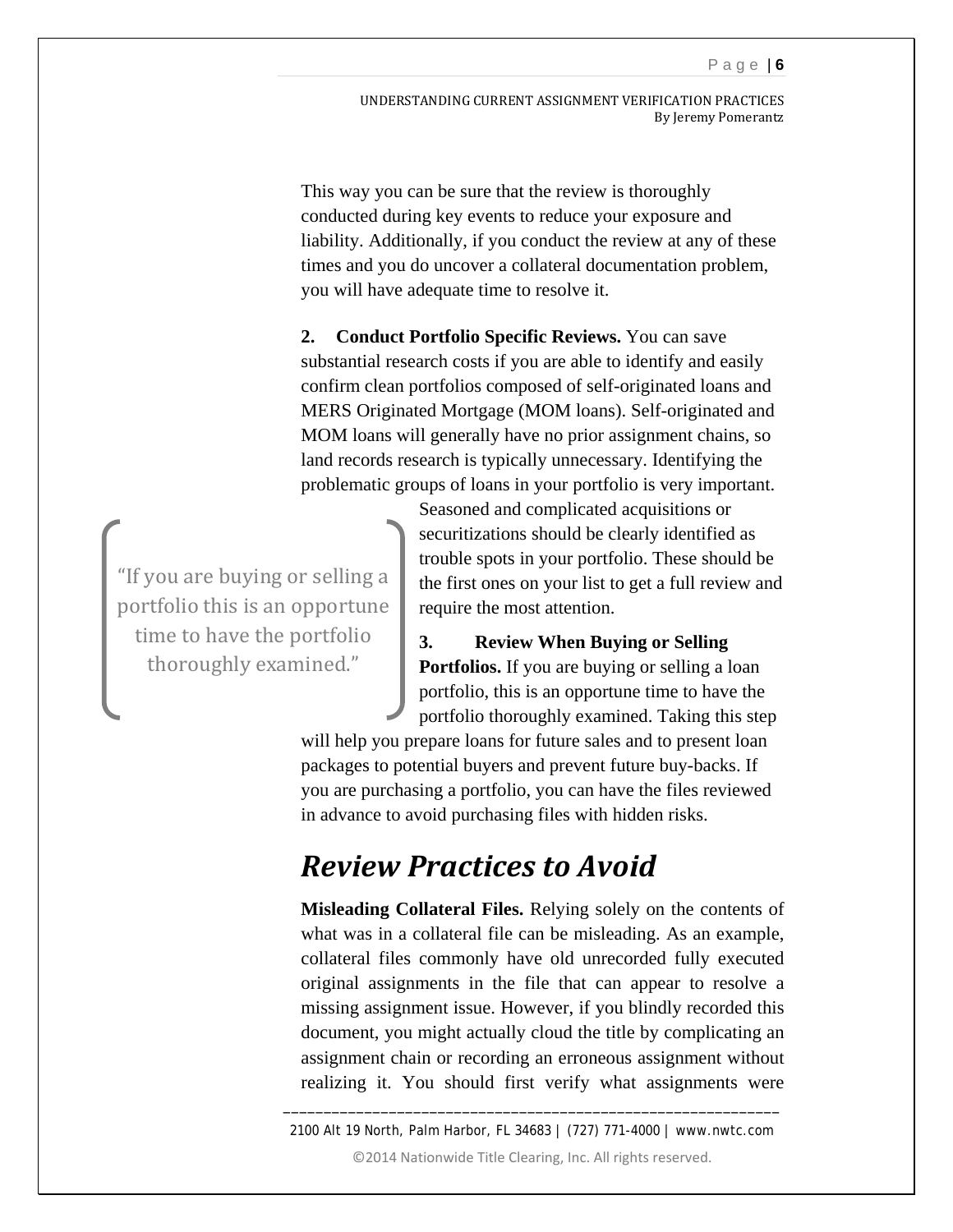UNDERSTANDING CURRENT ASSIGNMENT VERIFICATION PRACTICES By Jeremy Pomerantz

actually recorded at the county to determine if the unrecorded assignment from the collateral file is necessary or not and also to determine what specific assignments are missing, if any. During our reviews, we *very often* find that the assignment in the file was already recorded, or something entirely different is on record. We've learned you can never be entirely sure unless you check first.

**Downside of Custodial Reports.** It is no longer a good practice to rely solely on custodial reports as your single source of information for a review of the collateral. Custodians are necessary to verify that the documentation in the collateral file

"We sometimes find that the assignment requested by the custodian, if prepared and recorded, could inadvertently cloud title rather than fix the chain."

meets agency guidelines. However, it's often discovered that the files are not current and custodians are not reviewing documents in the same way that an experienced assignment provider would. While they are likely doing everything they are supposed to be doing to meet agency guidelines, custodians don't confirm what is also on land record, and often try to always match assignments to the endorsement chain, which is sometimes impossible to exactly match. Hence we

sometimes find that the assignment requested by a custodian, if prepared and recorded, could inadvertently cloud title rather than fix the chain. We often have to go back to the custodian on behalf of clients and explain what documentation is needed to verify a chain of assignments. It is good to keep in mind that custodians have a specific purpose and it is not to verify assignment chains, so use these reports only in combination with other sources and compare all the pieces.

**Drawbacks to Imaging Systems.** Relying exclusively on imaging systems is also problematic. It is very common for the imaging system to be missing a document or to have a document indexed incorrectly. It will cause you a lot of distress if there is a key document that is actually of record or contained in the collateral file that is not in your image system. This can

2100 Alt 19 North, Palm Harbor, FL 34683 | (727) 771-4000 | www.nwtc.com ©2014 Nationwide Title Clearing, Inc. All rights reserved.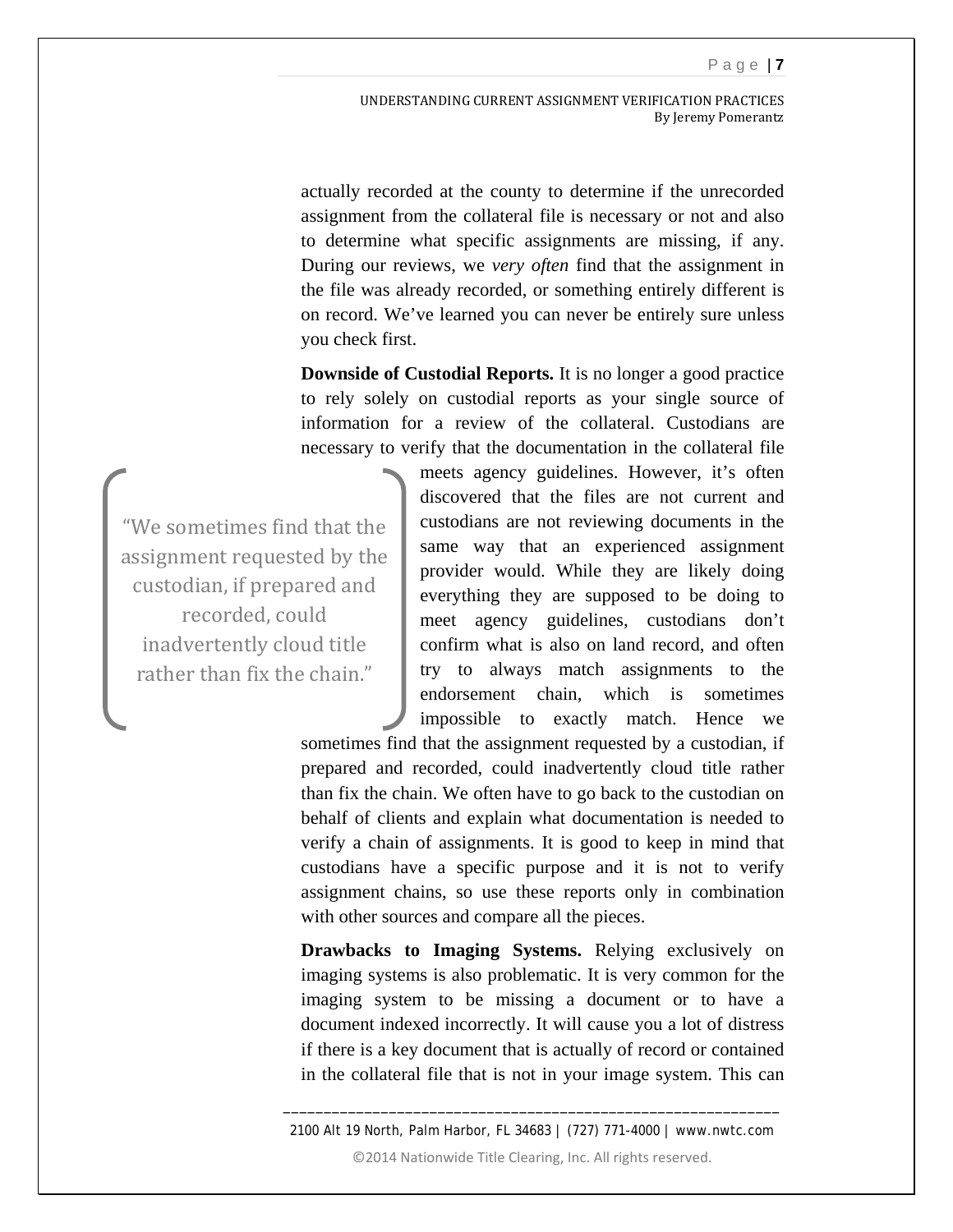UNDERSTANDING CURRENT ASSIGNMENT VERIFICATION PRACTICES By Jeremy Pomerantz

make it appear that there is a gap in an assignment chain when in fact there may not be or one that can be easily resolved. Conversely, it can appear to be in the name of MERS or your firm when in fact there are additional unknown assignments on record. To reiterate, during our reviews, we often find

> assignments recorded on land records that are not in the imaging system or collateral file.

**Land Records Pitfalls.** Relying *only* on land records will also lead you astray in several ways. There may be a valid unrecorded assignment in the collateral file that could be used to resolve the assignment chain issue. It could also be that the last assignment of record was recorded out of order, or there is an earlier break/inaccuracy in the assignment chain. You

would not recognize these defects if you only retrieved the most recently recorded assignment of record and didn't review the entire chain. It often takes a trained expert examiner to review all sources of information to piece the puzzle together to determine what, if any, assignment chain issues exist for a mortgage.

Only after you have reviewed all information sources (collateral file, imaging systems and land records) and determine there is a missing assignment in the chain, should you begin the research to locate a prior beneficiary (or authorized entity) to obtain a missing assignment.

### *Property Report Inconsistencies Can Cause the Most Harm*

Another potential pitfall to be aware of is varying accuracy of property reports depending on who conducts the search and how.

Under today's standards you can no longer rely solely on reports conducted from automated databases, because the

2100 Alt 19 North, Palm Harbor, FL 34683 | (727) 771-4000 | www.nwtc.com ©2014 Nationwide Title Clearing, Inc. All rights reserved.

\_\_\_\_\_\_\_\_\_\_\_\_\_\_\_\_\_\_\_\_\_\_\_\_\_\_\_\_\_\_\_\_\_\_\_\_\_\_\_\_\_\_\_\_\_\_\_\_\_\_\_\_\_\_\_\_\_\_\_\_\_

"During our reviews, we often find assignments recorded on land records that are not in the collateral file or imaging system."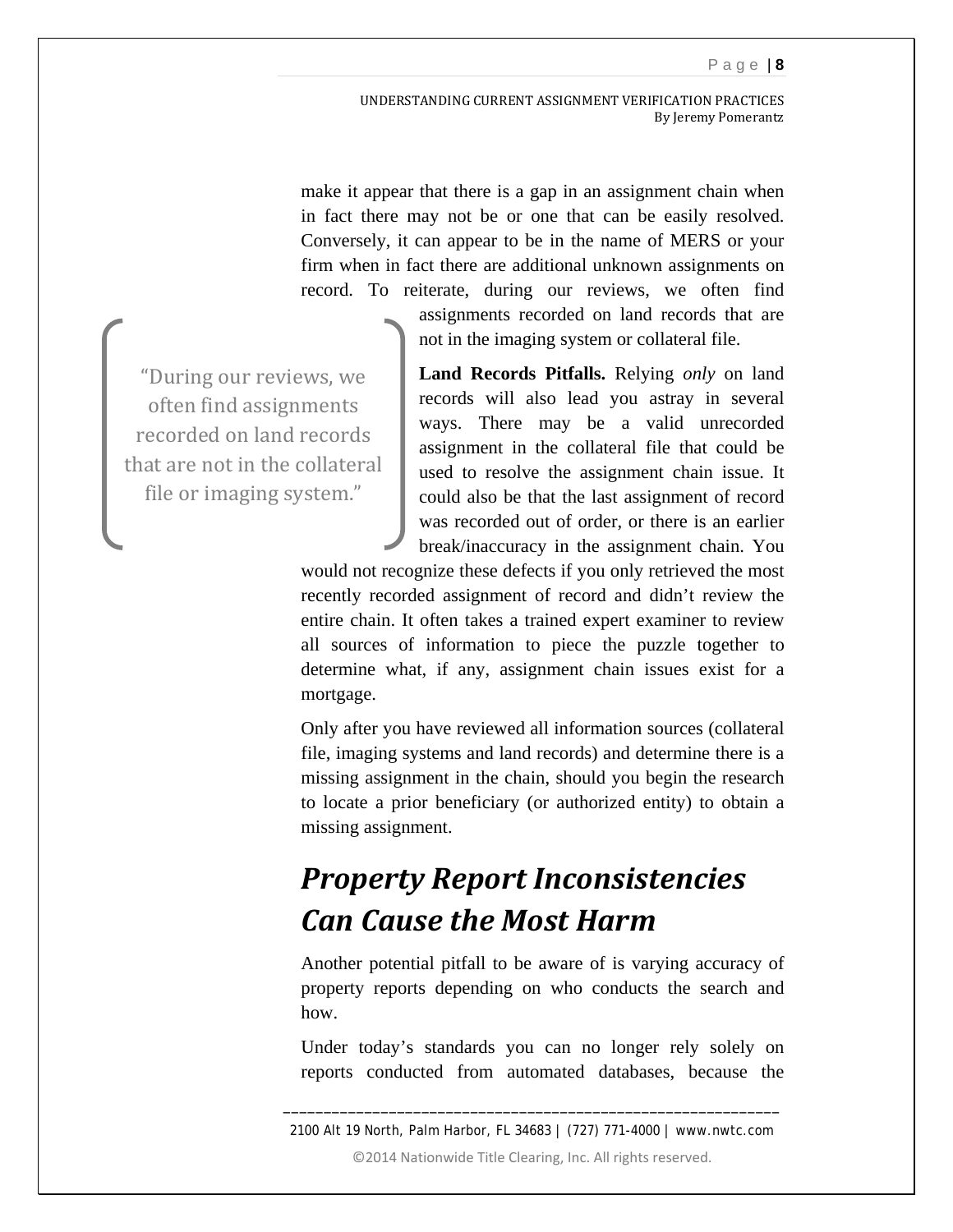UNDERSTANDING CURRENT ASSIGNMENT VERIFICATION PRACTICES By Jeremy Pomerantz

information may be inaccurate or incomplete. Based on our detailed examinations we have discovered that automated databases are typically missing critical documents or can be improperly indexed and should therefore only be used in combination with other sources. This can be the most hazardous because it is a source that appears to be highly reliable, when in fact it isn't.

Many expensive manual property reports include only the most recently *recorded* assignment, which may not actually be the current beneficiary on land record (due to assignments being recorded out of order) and therefore makes many common property reports (also generically referred to as "title searches") unreliable.

Additionally, even if you paid for an expensive all inclusive property report, if it is not focused on the assignment chain or

"You will have better success if you hire a single company that takes a holistic approach."

conducted by a mortgage and assignment chain expert, you are likely paying for more report than you need and there is high chance for inaccuracies or missing information.

You will have better success if you hire a single company that takes a holistic approach to the process and conducts the land record research, the collateral reviews and the assignment preparation, ensuring a complete forensic review

is completed prior to any preparation. Shifting the accountability of the property report and review to the provider responsible for the accuracy of the assignment is a win-win for you, but only if you have a reasonable indemnity from the provider.

#### *Tips & Best Practices*

Here are tips and best practices for implementing the collateral documentation review process and mortgage/assignment chain audit. These tips apply whether you are hiring a provider or looking to enhance your own internal staff and processes.

2100 Alt 19 North, Palm Harbor, FL 34683 | (727) 771-4000 | www.nwtc.com ©2014 Nationwide Title Clearing, Inc. All rights reserved.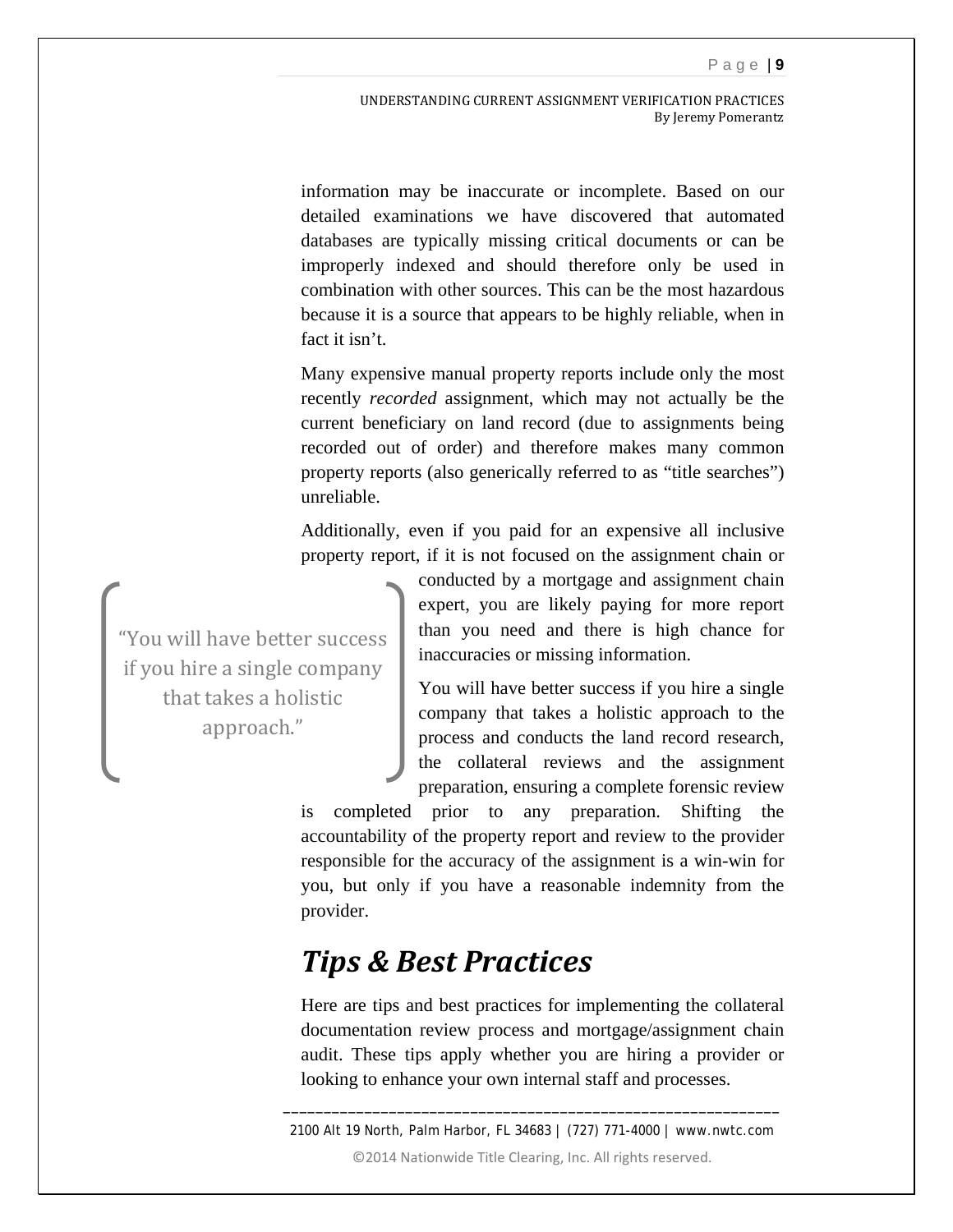UNDERSTANDING CURRENT ASSIGNMENT VERIFICATION PRACTICES By Jeremy Pomerantz

1. **Land Record & Requirement Experience Is a Must.**  Building an experienced team with extensive know-how of document and land record requirements, access to applicable statutes, legal requirements and audited practices will be invaluable to your company, especially when you are under pressure. In today's market, no mortgage lender/servicer can afford to be caught off guard with old, un-recorded or illprepared assignments in their loan files, or broken assignment chains that could threaten their position on land records. Your team needs to understand that and have a track record of success doing this type of work to avoid backlogs or fatal errors.

2. **Assignment and Land Records Experience Is Critical.** Given various new regulations and government scrutiny,

"Your team should never prepare assignments until any deficiencies are located and cured."

assemble a team with a high level of expertise specifically with recordable assignment creation based on thorough documentation reviews and examination of the entire chain logically. This is not a process that new staff or temps should ever be used for. Your team should be able to carry out a highly accurate and regulated process to ensure that every aspect of each new assignment is accurately reviewed, prepared, executed and recorded. Your team should never prepare

assignments until any deficiencies are located and cured.

3. **Conduct Assignment Chain Verification.** Your team should conduct assignment verification on all files that need it. Your team should have controls in place to provide assurance and supporting documentation to verify that each assignment is prepared accurately and legally. Assignment processing should be (as necessary) verified by customized property reports gathered from actual land records, an approach that ensures the highest level of accuracy. Defining the business rules to identify which loans (before or during reviews) will need more extensive reports is key to ensuring you do not end up with invalid assignments and legal woes later. Deficiencies and past missing documents should be located or identified as missing with

2100 Alt 19 North, Palm Harbor, FL 34683 | (727) 771-4000 | www.nwtc.com ©2014 Nationwide Title Clearing, Inc. All rights reserved.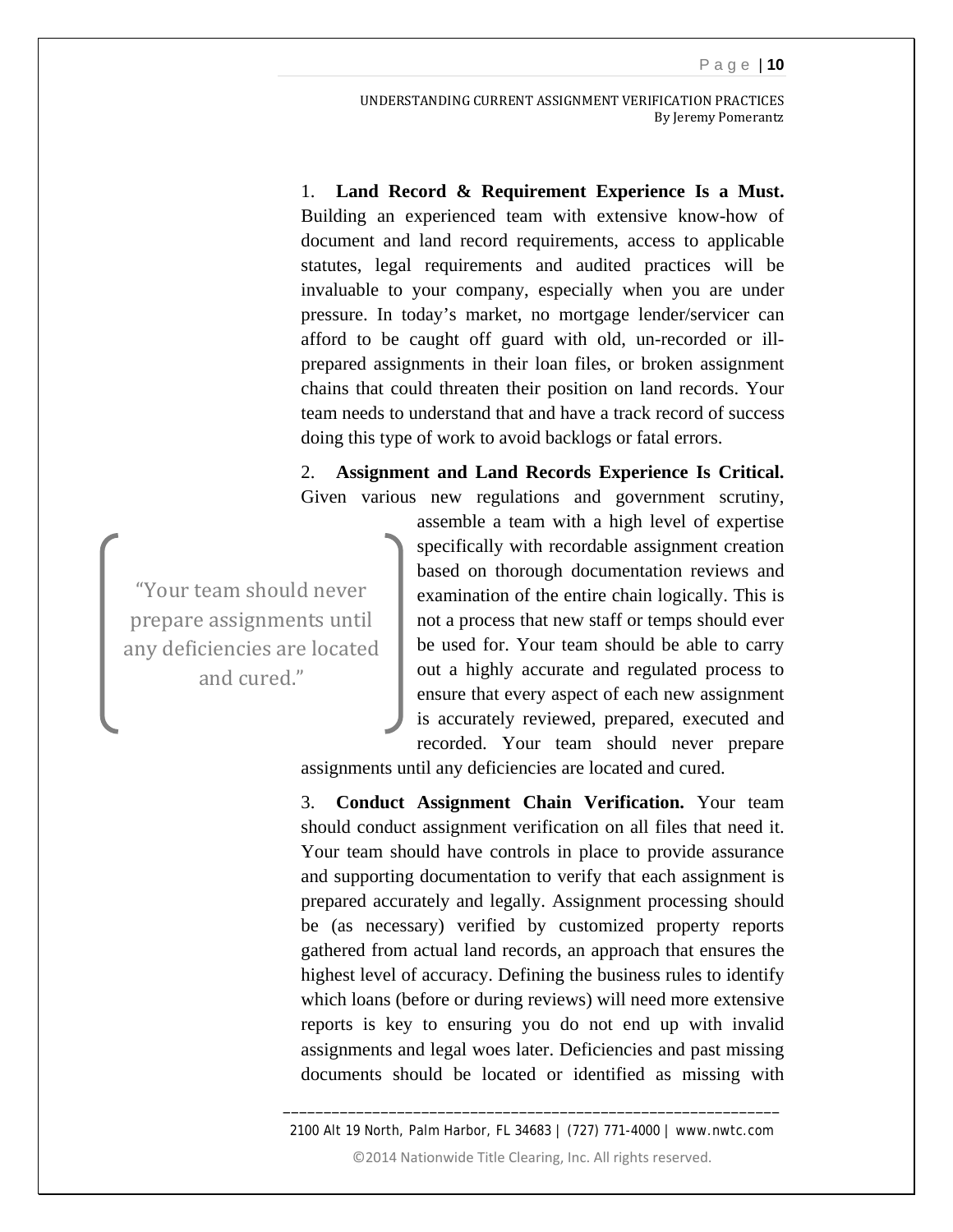reporting mechanisms in place to alert you proactively to any curatives as they are needed throughout the process. Your team should also be aware of which parts of your company's portfolio do not need extensive land records research and reviews, based on samplings and statistics.

4. **Fully Audited Execution Practices.** In today's environment, your team must have rigorously documented and audited assignment execution and notarization practices in place. Ensure your team and your legal counsel are coordinated on document execution best practices and have documented

"In today's environment, you must have rigorously documented and audited assignment execution and notarization practices."

controls and audits for each corporate signing authority your firm believes it has, as well as a thoroughly trained team to execute and notarize assignments.

In the case of hiring a provider, the provider should have the ability to also facilitate execution/notarization of documents by your firm (by providing PDF documents) or execution/notarization on-site via Corporate Resolution or Power of Attorney. It may be best to select a firm that has already been reviewed

and audited by large lenders and/or servicers on this specific point.

#### *Selecting a Provider*

A key part of any comprehensive implementation program should include consideration of a service provider to assist with the process. If your internal resources do not meet all of the needs outlined above, hiring a service provider is often your best method to ensure compliance.

Here are a few things to consider when hiring a service provider to conduct your collateral documentation reviews, mortgage/assignment chain review or assignment services.

2100 Alt 19 North, Palm Harbor, FL 34683 | (727) 771-4000 | www.nwtc.com ©2014 Nationwide Title Clearing, Inc. All rights reserved.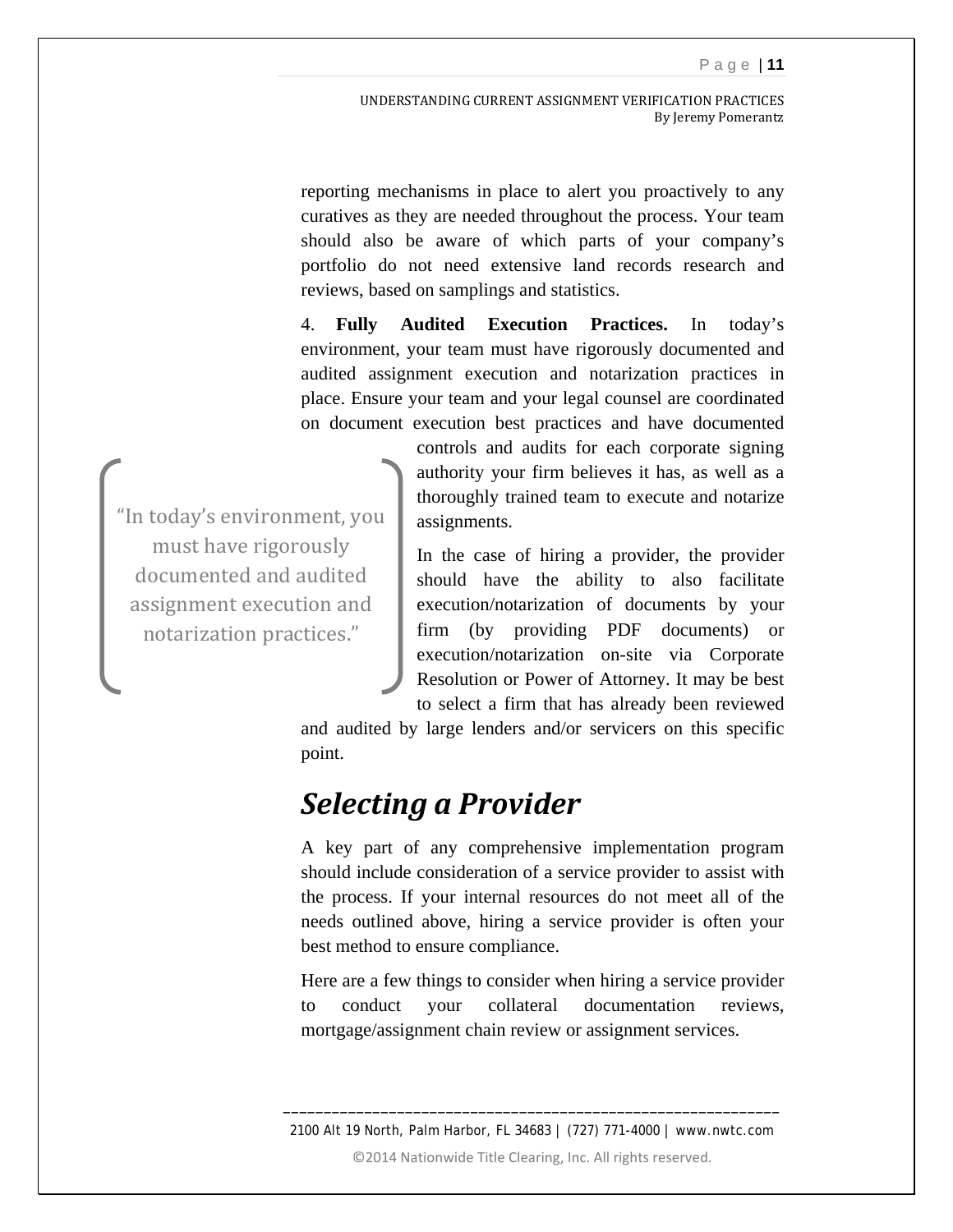**1. Lower Costs.** Ultimately the provider should lower your overall costs, especially in expensive areas such as research. The company should have a process where research for all assignments is only performed when it is deemed pertinent during the review process or on specific groups of loans, based on criteria that is defined and has common sense. This in-depth level of service goes beyond basic document preparation and will protect you from hidden risks.

**2. Fully Audited Process.** The service provider's legal forms, signing practices and processes must be thoroughly audited, examined by attorneys and not only found to be legally sound, but unparalleled for their accuracy and thoroughness.

**3. All-Inclusive Process.** Find a provider that is all-inclusive and can perform every step of this process from assignment verification, property reports/research based on land records, collateral documentation reviews, mortgage/assignment chain

"The provider should have a process where research for all assignments is performed only when it is deemed pertinent."

audits, and assignment processing. The provider's assignment services at a minimum must include every step of the process to accurately prepare and record assignments in jurisdictions nationwide.

Services should be flexible enough to include any of the following features to meet your specific needs: file imaging on or off location, document inventory/indexing, data capture, chain of assignment reviews, land records research, working with lenders-servicers to

cure exceptions, quality control, assignment preparation, audited execution practices, recording/tracking, eRecording, images of executed assignments before and after they're recorded, full data integration and website access to reports, document images, property reports and statuses.

All loans are not created equal and unique circumstances can alter what is required for each individual loan or pool of loans. If you suspect that any of the areas listed above may be

2100 Alt 19 North, Palm Harbor, FL 34683 | (727) 771-4000 | www.nwtc.com ©2014 Nationwide Title Clearing, Inc. All rights reserved.